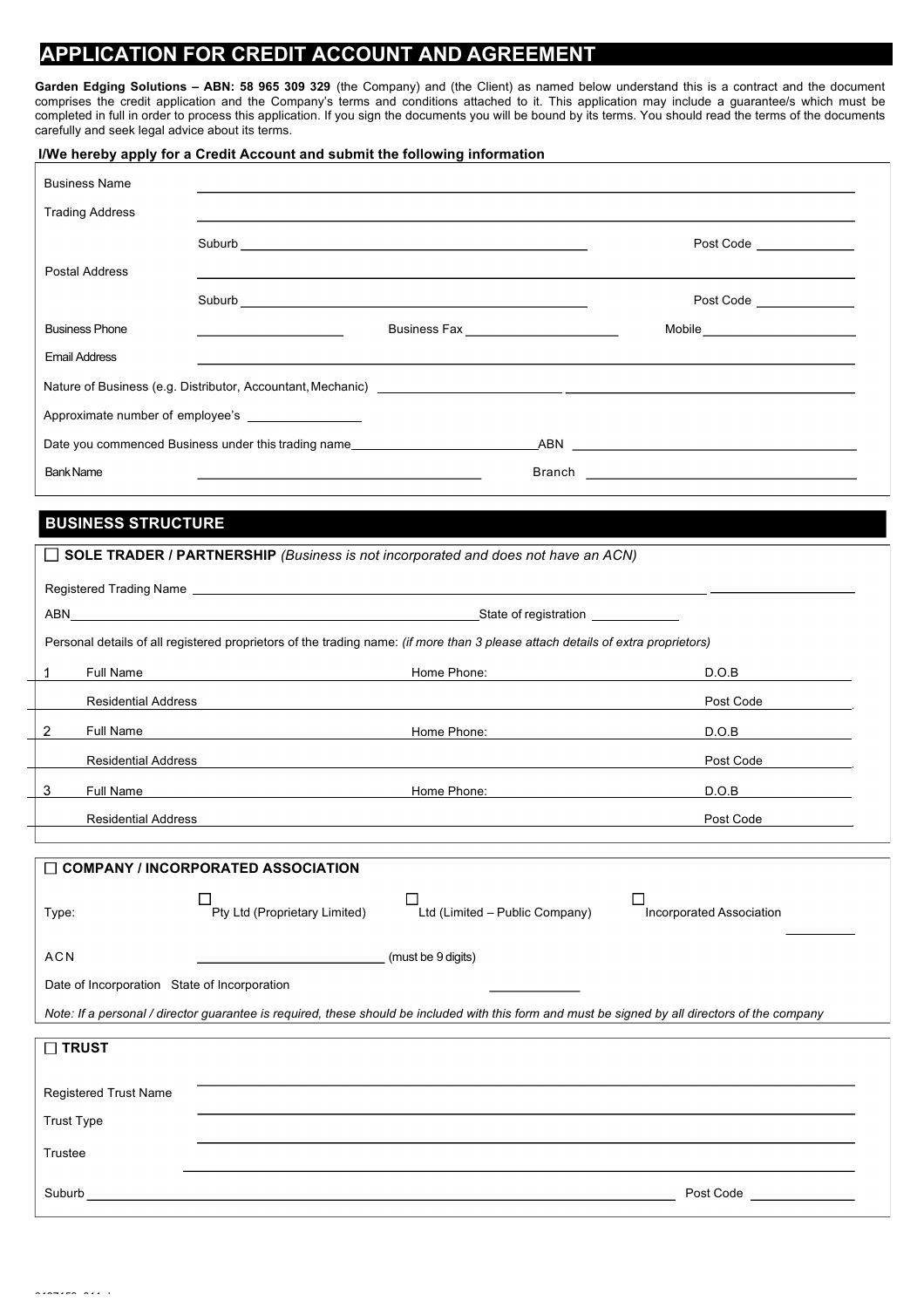## **CREDIT DETAILS**

|    | Estimated amount of credit per month \$              |          | ALL accounts are strictly 30 days from date of Invoice             |  |
|----|------------------------------------------------------|----------|--------------------------------------------------------------------|--|
|    | Persons to contact regarding payment of the account: |          |                                                                    |  |
|    |                                                      |          | Position___________________________<br>Phone _____________________ |  |
| 2. | Name                                                 | Position | Phone                                                              |  |
|    | <b>TRADE REFERENCES</b>                              |          |                                                                    |  |

**Please list three trade references with which you have a credit account with. By listing a reference you authorise us to contact them to discuss your trading history and to verify your details.**

|   | <b>Business Name</b>   |                                                                                                     | Date account opened |
|---|------------------------|-----------------------------------------------------------------------------------------------------|---------------------|
|   | <b>Contact Name</b>    | Phone:                                                                                              | Fax                 |
|   | <b>Trading Address</b> |                                                                                                     | Post Code           |
| 2 | <b>Business Name</b>   |                                                                                                     | Date account opened |
|   | <b>Contact Name</b>    | Phone:                                                                                              | Fax                 |
|   | <b>Trading Address</b> |                                                                                                     | Post Code           |
| 3 | <b>Business Name</b>   |                                                                                                     | Date account opened |
|   | <b>Contact Name</b>    | Phone:                                                                                              | Fax                 |
|   | <b>Trading Address</b> |                                                                                                     | Post Code           |
|   |                        | DECLARATION BY/FOR AND ON BEHALF OF THE APPLICANT/S / CLIENT (Please read carefully before signing) |                     |

| $\mathbf{1}$ .           | traded whilst insolvent within the previous 3 years.                                                                                                                                                                                                                                                                | I/We declare and warrant that the applicant/s are neither bankrupt nor insolvent and have not committed any act of bankruptcy nor |  |  |
|--------------------------|---------------------------------------------------------------------------------------------------------------------------------------------------------------------------------------------------------------------------------------------------------------------------------------------------------------------|-----------------------------------------------------------------------------------------------------------------------------------|--|--|
| 2.                       | I/We authorise the Company to conduct such credit and financial checks on the Client (and any quarantors) as deemed necessary at<br>any time, and consent to such checks for the purposes of the Privacy Act 1988 (Cth), and consent to disclosure of such information<br>to a credit reporting or recovery agents. |                                                                                                                                   |  |  |
| 3.                       | I/We acknowledge and agree to the Terms and Conditions that accompany this Application for Credit and agree to be bound by the<br>Terms and Conditions upon signing the document.                                                                                                                                   |                                                                                                                                   |  |  |
| 4.                       | I/We acknowledge that the Client and each of the Guarantors have received a complete and legible copy of this Agreement and Terms<br>and Conditions before signing it.                                                                                                                                              |                                                                                                                                   |  |  |
| 5.                       | I acknowledge and warrant that I am duly authorised to sign and make this application.                                                                                                                                                                                                                              |                                                                                                                                   |  |  |
|                          |                                                                                                                                                                                                                                                                                                                     |                                                                                                                                   |  |  |
| Signature of Applicant#1 |                                                                                                                                                                                                                                                                                                                     | I witnessed Applicant # 1 sign this document on the date indicated:                                                               |  |  |
|                          |                                                                                                                                                                                                                                                                                                                     |                                                                                                                                   |  |  |

| Signature                | Date | Signature of Witness                                                | Date     |
|--------------------------|------|---------------------------------------------------------------------|----------|
| Name (please print)      |      | Name of Witness (please print)                                      |          |
| Signature of Applicant#2 |      | I witnessed Applicant # 2 sign this document on the date indicated: |          |
| Signature                | Date | Signature of Witness                                                | <br>Date |
| Name (please print)      |      | Name of Witness (please print)                                      |          |
| Signature of Applicant#3 |      | I witnessed Applicant # 3 sign this document on the date indicated: |          |
| <br>Signature            | Date | Signature of Witness                                                | Date     |
| Name (blease1 primp      |      | Name of Witness (please print)                                      |          |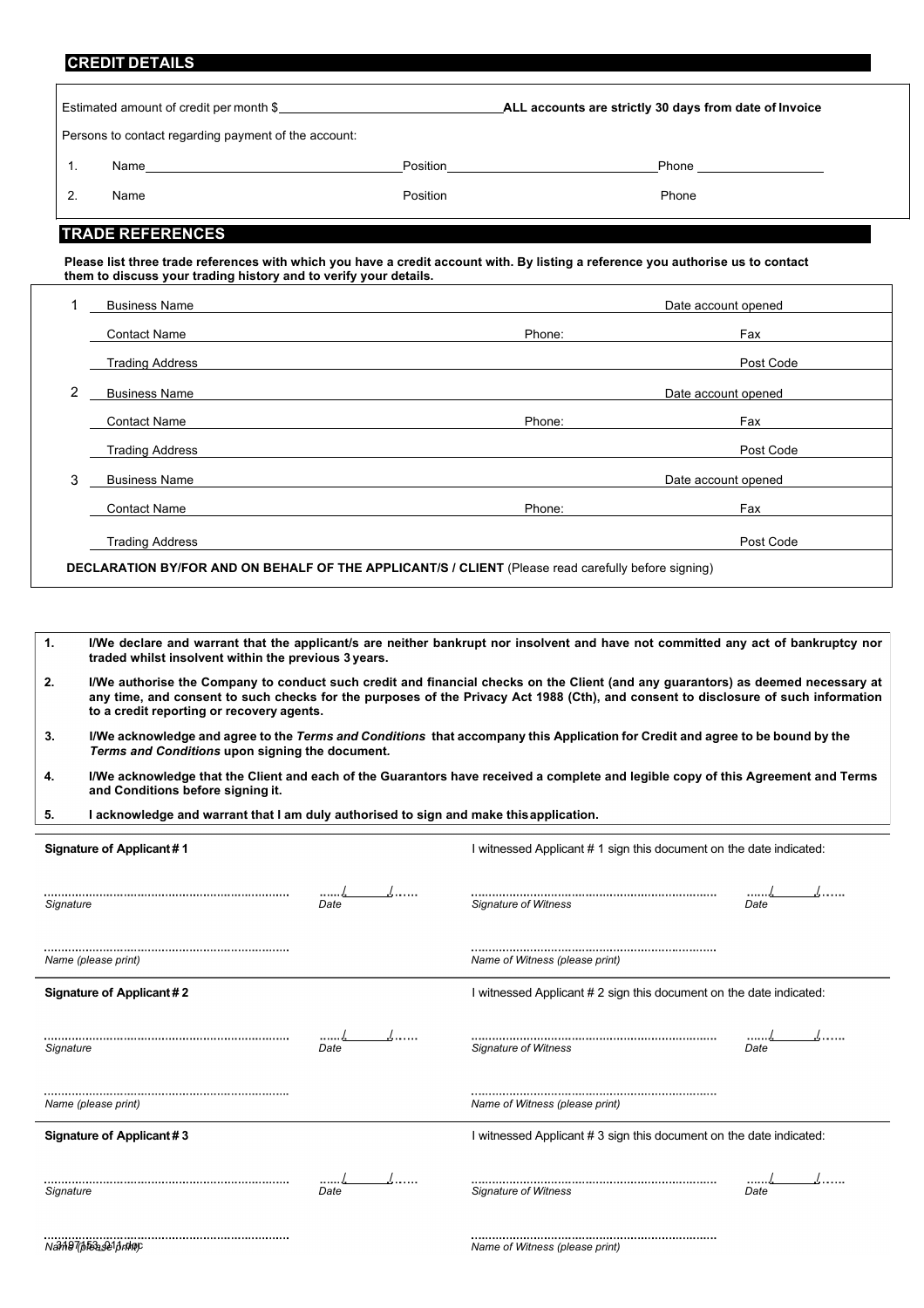# **TERMS & CONDITIONS**

# **1. Interpretation**

In these terms and conditions:

- (a) "The Company" means the entity stated in the Application for Credit and any related body corporate as defined in the *Corporations Act* 2001 (Cth) and its successors and assigns.
- (b) "Client" means the entity stated in the Application for Credit, its successors and assigns and any other person offering to contract with the Company on these terms and conditions or, where such person is acting in the course of employment, such persons as employer.

#### **2. Disclosure to Company's Suppliers**

2.1 The Client consents to disclosure of information about the Client and this application, to the company's suppliers from which the Company obtains supply of products, from time to time at its solediscretion.

### **3. Risk**

- 3.1 Should the Company elect to post any goods or organize delivery of goods, the Client's risk of loss or damage to such good passes to the Client on the date and at the time that the goods were ordered, and it is the Client's responsibility to ensure these goods are insured and covered for their time in transit.
- 3.2 The Company will not be responsible for non-delivery or delay in delivery of any goods where such non-delivery or delay occurs, the Company may deliver the goods not delivered or delayed at any subsequent time and the Client must accept and pay for them.

### **4. Title of Property**

4.1 In relation to goods supplied to the Client, ownership and property in the goods vests absolutely with the Company and does not pass to the Client UNTIL the Client:

- (a) Pays for the goods in full; and
- (b) Pays in full all other monies owing or unpaid by the Client to the Company including monies in respect of goods previously or subsequently supplied to the Client by the Company.
- 4.2 In relation to goods supplied to the Client for which payment in full has not beenreceived:
	- (a) The relationship between the Client and the Company shall befiduciary;
	- (b) The Client will hold those goods as bailee for the Company;
	- (c) Where the Client sells those goods, the Client does so as fiduciary agent of the Company;
	- (d) When new goods or objects are formed with the Company's goods into other products or the goods are affixed to other objects, the Company will be given full ownership of such new goods orobjects;
	- (e) Where the goods are disposed of, the monies resulting from the disposal and all other proceeds received in respect of the goods, including insurance proceeds will be kept separately in trust for theCompany;
	- (f) Where the goods are disposed of, the Client may only dispose of the goods in the ordinary course of its business on commercially reasonable terms; and
	- (g) The Client undertakes that until it delivers the goods to a third party, it will store the goods on its premises separately from its own goods, or those of any other person, and in a manner which makes the goods readily identifiable as the Company's goods.
- 4.3 The Company shall be entitled to register a security interest in all goods supplied to the Client by the Company, on the Personal Property Security Register (PPSR).

#### **5. Transactions contemplated by this Agreement**

5.1 The Company's tender of delivery of goods and services under this Agreement is a condition of the Client's duty to accept the goods or services provided and, unless otherwise agreed, the Client's duty to pay for them.

### **6. Disputes**

6.1 If the Client disputes any goods sold or services supplied by the Company are faulty or defective or disputes the Invoices the Company has issued, the Client must notify their reasons in writing to the Company within 14 days of the Invoice date, failing which the Client loses any right to dispute the quality of the goods, services or quantumof.

# **7. Whole Agreement**

These terms and conditions together with the Application for credit agreement embody the whole agreement between the parties and, subject to the express terms contained in any written acceptance thereof, all previous dealings, representations and arrangements are hereby excluded and cancelled.

### **8. Payment**

- 8.1 The Client agrees to pay all amounts due in clear funds within the Company's agreed timeframe but no later than 30 days from date of invoice. The Client agrees that if it fails to pay in accordance with this clause, the Company may:
	- (a) Charge a late payment fee of 5% on all amounts paid after the due date;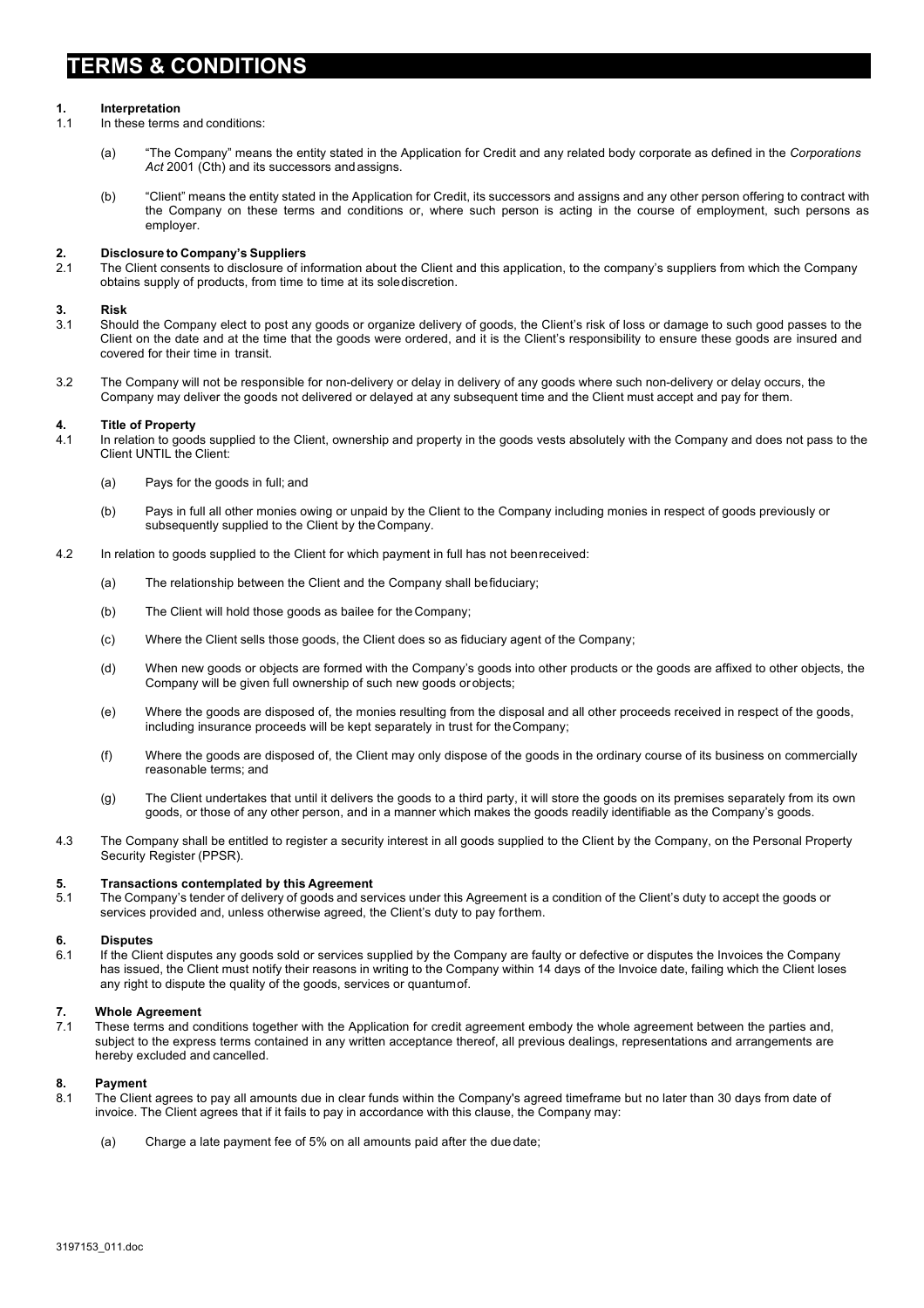- (b) Charge interest on debts at 20% per annum from time to time;
- (c) Charge a dishonor handling fee in the amount of \$95.00;
- (d) Recover all collections costs and expenses incurred in collecting overdue accounts on an indemnity basis;
- (e) Withhold supply; AND
- (f) Sue for the money owing on the goods or services provided.
- 8.2 In the event where this agreement has been entered into by more than one party each party shall be jointly and severely liable for any amounts overdue.

### **9. Default**

- 9.1 If the Client:
	- (a) Fails to pay for any goods or services on the due date; or
	- (b) Otherwise breached this agreement and failed to rectify such breach within seven days notice; or
	- (c) Cancel delivery of goods or services; or
	- (d) Commits an act of bankruptcy or allows a trustee in bankruptcy or receiver and manager to be appointed to the Client or any of its property; or
	- (e) Allow a judgment or order to be enforced or become enforceable against the Client's property; or
	- (f) Permits proceedings to be commenced to wind the Client up or controller, receiver, administrator, liquidator or similar officers appointed to the Client in respect of any part of itsproperty;

then the Company may enter upon the Client's premises (doing all that is necessary to gain access) where goods supplied under this contract are situated at any time and re-take possession of any or all of the goods the Company has supplied to the Client and:

- (a) Resell the goods concerned;
- (b) Terminate the agreement; and
- (c) Sue for any monies owing.
- 9.2 The Client will be in default if the Client does not pay any monies payable when called upon so to do the Client and the Guarantor jointly and severally acknowledge and agree that the Company is authorized to contact a credit reporting agency throughout the term of the Agreement to obtain a report about the creditworthiness of either the Client or the Guarantor or both.
- 9.3 The Client and the Guarantor jointly and severally authorize the Company to engage in the exchange of information with a credit reporting agency or with other such parties as are necessary to give effect to the contract and to the ongoing relationship between the parties hereto.
- 9.4 The Company reserves the right to report a Client's delinquent account to a credit reporting agency should payment remain outstanding for more than 60 days. In addition the Company may refer the outstanding account for debt collection or issue legal proceedings to recover any outstanding invoices. Should an account be referred for debt collection the Client acknowledges and agrees to pay debt collection charges to be calculated at not less than 20% plus GST and will be incurred on the day the Company refers the matter to their nominated debt collection agency. The client shall also be liable for interest and all legal recovery costs associated with such action on a solicitor and own client or indemnity cost basis.

#### **10. Right to amend terms and conditions**

10.1 The Company reserves the right to amend terms and conditions of this agreement by giving the Client notice in writing of the amended terms and conditions to the Client's address as specified on the face of this agreement or as notified by the Client from time to time. The Client is deemed to accept any amended Terms and Condition unless it notifies the Company in writing within seven days of its objection to the proposed amendment to the Terms and Conditions.

#### **11. Set-off**

- 11.1 The Client agrees that:
	- (a) The Company may set-off any credit amount that the Company owes to the Client against any debt due by the Client to the Company at the Company's sole discretion; AND
	- (b) The Client is not entitled to withhold payment of any money in respect of any alleged set-off or claim the Client might have against the Company.

#### **12. Severance and Waiver**

12.1 If any part of this agreement is found to be void, unlawful, or unenforceable then that part will be deemed to be severed from the agreement and the severed part will not affect the validity and enforceability of any remaining provisions. Any waiver of the Company's right under this agreement must be in writing and signed by an authorised representative of the Company.

#### **13. Jurisdiction**

13.1 The agreement shall be deemed to have been made in Queensland and shall be interpreted in accordance with the Laws of Queensland, Australia, and the parties submit to the exclusive jurisdiction of the Queensland Courts.